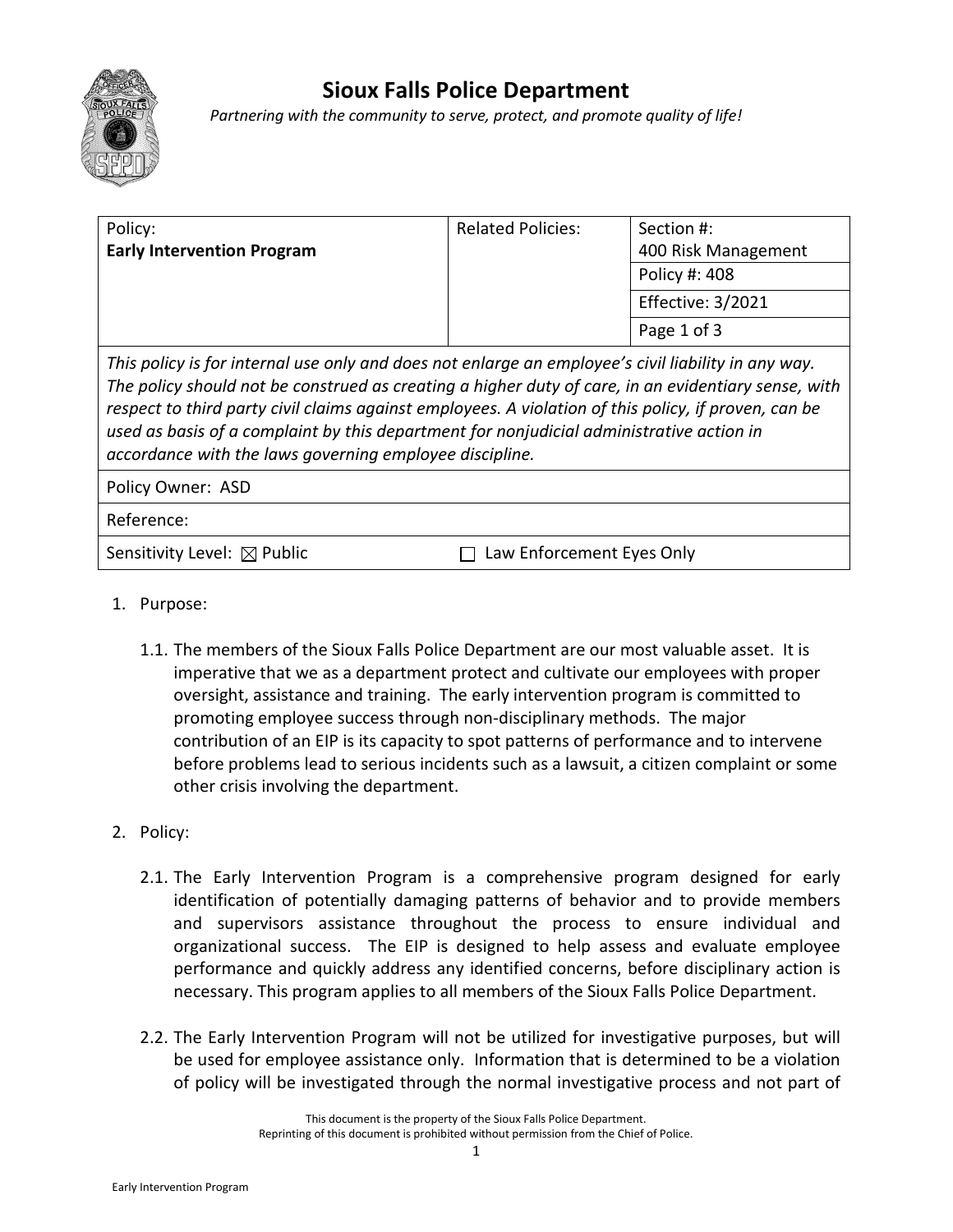the Early Intervention Program. An employee's participation in the Early Intervention Program will not be referenced in any Administrative Investigation.

- 3. Procedure:
	- 3.1. The Early Intervention Program will provide or perform the following:
		- 3.1.1. Provide an accurate record of the frequency of events measured by the Early Intervention Program for any given employee.
		- 3.1.2. Identify, through the use of established thresholds, specific areas of employee performance that need supervisory assessment and potential intervention.
		- 3.1.3. Assist supervisors in developing fair, appropriate, and timely interventions or post-intervention evaluations for any employee as needed.
	- 3.2. Threshold Alerts
		- 3.2.1. The department uses a software package called Blue Team for its administrative reporting. The software will create an "alert" when certain incident or overall thresholds are met. Each alert is reviewed taking into consideration the overall picture of the officer. If it is deemed that further action is necessary, the alert will be forwarded to the appropriate area commander for further review.

| <b>Alert Type</b>          | <b>Threshold</b> | <b>Time Period</b> |
|----------------------------|------------------|--------------------|
| Citizen Complaint          | 3                | 12 months          |
| Firearm Discharge          | $\overline{2}$   | 12 months          |
| <b>Forced Entry</b>        | 3                | 12 months          |
| Injury Other than Employee | $\overline{2}$   | 6 months           |
| Internal Complaint         | 3                | 12 months          |
| Personal Injury            | 3                | 12 months          |
| Use of Force               | 3                | 12 months          |
| Vehicle Accident           | 3                | 12 months          |
| Vehicle Pursuit            | 3                | 12 months          |

- 3.3. Early Intervention Program Options
	- 3.3.1. Options are directed counseling, retraining or other interaction that the involved employee must complete to address any concerns noted as a result of supervisor or chain of command assessment.
	- 3.3.2. Training options available for recommendations are:

This document is the property of the Sioux Falls Police Department. Reprinting of this document is prohibited without permission from the Chief of Police.